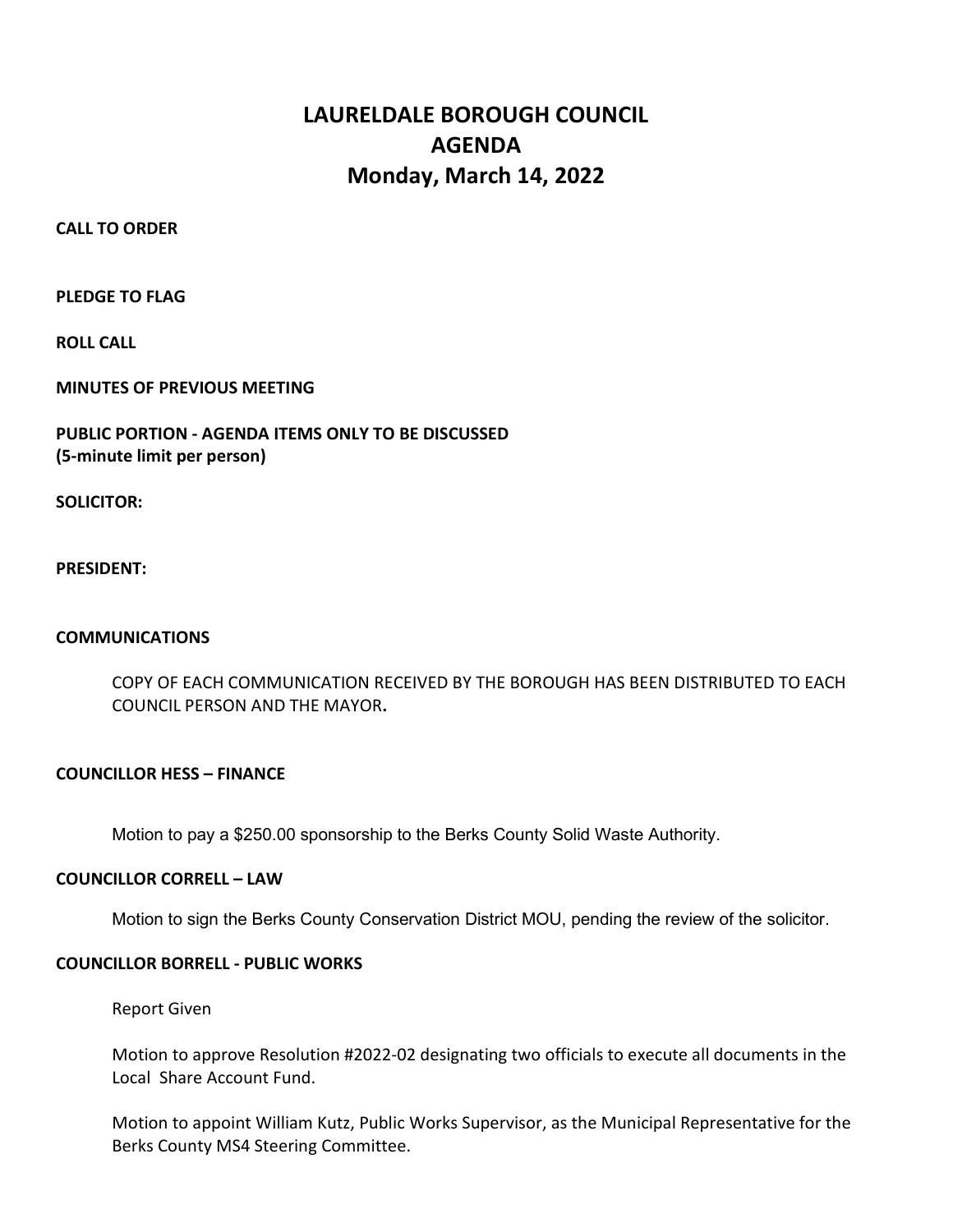## COUNCILLOR HARRIS– PROPERTY AND SUPPLY

#### Report Given

Motion to approve the tax appeal for 3201 Oak Street.

Motion to pay \$3500 to a consultant to develop a concept plan for park and playground improvements. This will aid in grant submissions. Council is looking in to the following improvements:

- Restrooms at Manzella Park
- Walking Path at Manzella Park
- Resurfacing the macadam at the Laureldale Playground
- Basketball Nets and other games such as hop scotch
- Reskinning the Borough Garage
- Salt shed replacement or repairs

### COUNCILLOR PURSELL – PUBLIC HEALTH

Report Given

### COUNCILLOR SUSTELLO– PARKS AND RECREATION

Report Given

Motion to purchase a modem from Solve IT. Cost of modem \$1660.00.

Motion to purchase a computer for Chief Brian Horner from Solve IT. Quote was \$1379.00.

### Dates For Upcoming Events:

- SUNDAES IN THE PARK WILL BE MAY 15 / RAINDATE OF MAY 22
- FALL FEST SEPTEMBER 24 / RAINDATE OF OCTOBER 1
- $\bullet$  YARD SALES WILL BE MAY  $7^{TH}$  AND SEPTEMBER  $10^{TH}$

#### ENGINEER:

#### UNFINISHED BUSINESS

## AUTHORIZATION & APPROVAL TO PAY BILLS